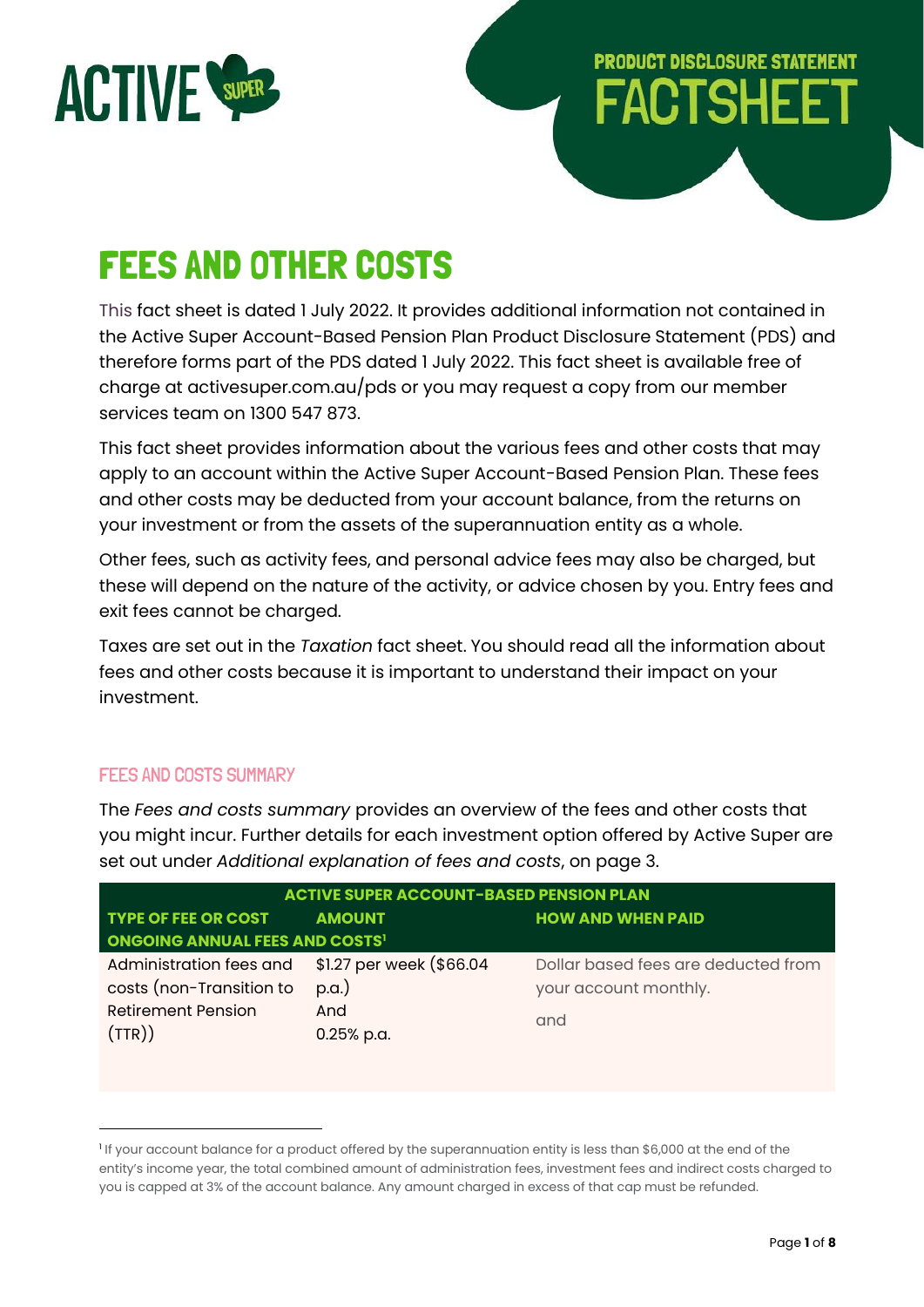| For a Transition to<br><b>Retirement Pension</b><br>under age 65                                                                                          | \$1.27 per week (\$66.04<br>$p.a.$ )<br>And<br>$0.24\%^2$ p.a.                                                                                   | The percentage-based<br>administration fee is paid from your<br>account monthly.                                                                                                      |  |  |  |  |
|-----------------------------------------------------------------------------------------------------------------------------------------------------------|--------------------------------------------------------------------------------------------------------------------------------------------------|---------------------------------------------------------------------------------------------------------------------------------------------------------------------------------------|--|--|--|--|
| Investment fees and<br>costs <sup>3</sup><br><b>High Growth</b><br><b>Balanced</b><br><b>Conservative Balanced</b><br>Conservative<br><b>Managed Cash</b> | 0.80% p.a.<br>0.74% p.a.<br>0.71% p.a.<br>0.65% p.a.<br>0.15% p.a.                                                                               | Investment fees and costs are paid<br>from the Fund's assets prior to unit<br>prices being calculated.<br>The investment fee you pay will<br>depend on how your super is<br>invested. |  |  |  |  |
| <b>Transaction costs</b><br><b>High Growth</b>                                                                                                            | 0.07% p.a.                                                                                                                                       | Transaction costs are paid from the<br>Fund's assets prior to unit prices<br>being calculated.                                                                                        |  |  |  |  |
| <b>Balanced</b><br><b>Conservative Balanced</b><br>Conservative<br>Managed Cash                                                                           | 0.08% p.a.<br>0.10% p.a.<br>0.11% p.a.<br>0.00% p.a.                                                                                             | The Transaction cost you pay will<br>depend on how your super is<br>invested.                                                                                                         |  |  |  |  |
| Member activity related fees and costs                                                                                                                    |                                                                                                                                                  |                                                                                                                                                                                       |  |  |  |  |
| Buy-sell spread                                                                                                                                           | Nil                                                                                                                                              | Not applicable                                                                                                                                                                        |  |  |  |  |
| Switching fee                                                                                                                                             | Nil                                                                                                                                              | Not applicable                                                                                                                                                                        |  |  |  |  |
| Other fees and costs <sup>4</sup><br>Advice fees                                                                                                          | Personal advice fees.<br>Refer to the Additional<br>explanation of fees and<br>costs section for more<br>information on other fees<br>and costs. | Personal advice fees are deducted<br>from your account based on your<br>agreement with the financial<br>planner. No advice fees are charged<br>for providing general advice.          |  |  |  |  |

# COST OF PRODUCT FOR 1 YEAR

The cost of product gives a summary calculation about how ongoing annual fees and costs can affect your superannuation investment over a 1-year period for all superannuation products and investment options. It is calculated in the manner shown in the Example of annual fees and costs in the Product Disclosure Document Statement.

The cost of product information assumes a balance of \$50,000 at the beginning of the year. (Additional fees such as a buy–sell spread may apply: refer to the 'Fees and costs summary' for the relevant superannuation product or investment option.)

<sup>2</sup> Contributory Retirement Scheme members with a Transition to Retirement will pay 0.25% administration fees after age 65.

<sup>3</sup> Investment fees and costs includes an estimated amount of between 0.06% and 0.24% for performance fees, depending on the investment options you are invested in (Please refer to the 'Performance fees' section on page 4 for more information.

<sup>4</sup> Please refer to the 'Financial planning fee (advice fee)' section on page 6 and the 'Additional explanation of fees and costs' section on page 3 for more information.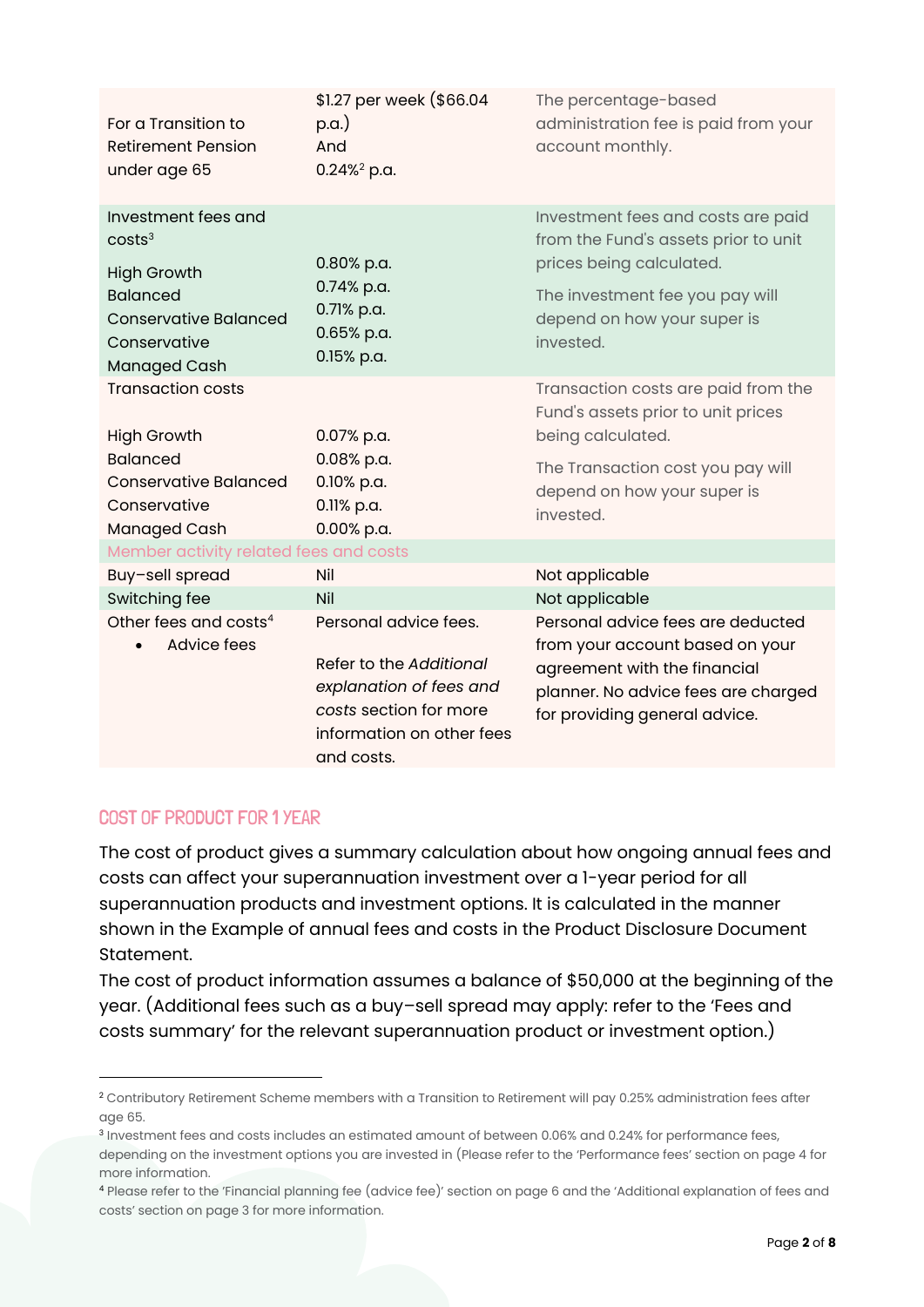You should use this figure to help compare superannuation products and investment options.

| <b>INVESTMENT OPTION (ACCOUNT BASED PENSIONS)<sup>5</sup></b> | <b>COST OF PRODUCT</b> |
|---------------------------------------------------------------|------------------------|
| <b>High Growth</b>                                            | \$626.04               |
| <b>Balanced</b>                                               | \$601.04               |
| <b>Conservative Balanced</b>                                  | \$596.04               |
| Conservative                                                  | \$571.04               |
| <b>Managed Cash</b>                                           | \$266.04               |
|                                                               |                        |
| <b>INVESTMENT OPTION (TRANSITION TO RETIREMENT)</b>           | <b>COST OF PRODUCT</b> |
| <b>High Growth</b>                                            | \$621.04               |
| <b>Balanced</b>                                               | \$596.04               |
| <b>Conservative Balanced</b>                                  | \$591.04               |
| Conservative                                                  | \$566.04               |

# ADDITIONAL EXPLANATION OF FEES AND COSTS

The following are the various fees and costs that may be charged to your account.

## **Administration fees and costs**

Active Super charges an administration fee in two ways:

- 1. We charge \$1.27 per week (\$66.04 p.a.). This is deducted directly from your account balance; and
- 2. Normal Pension account We charge a fee of 0.25% p.a. that is paid from your account monthly.
- 3. TTR account We charge 0.24% that is paid from your account monthly. TTR's are converted to a normal pension at age 65, unless you are a Contributory Retirement Scheme Member<sup>5</sup>.

<sup>5</sup> Contributory Retirement Scheme members with a Transition to Retirement will pay 0.25% administration fees after age 65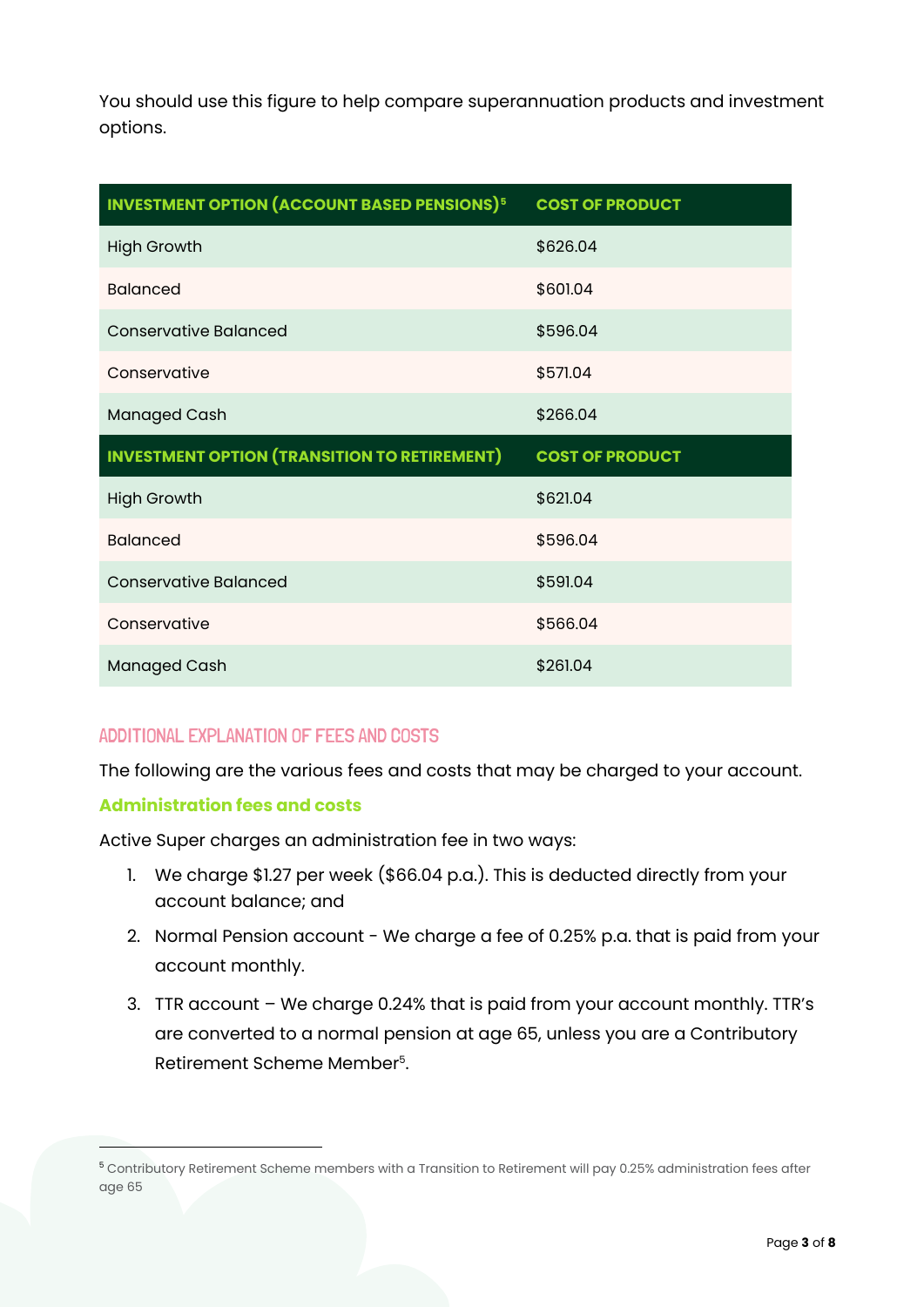# **Transaction costs**

Transaction costs include explicit transaction costs such as brokerage, settlement costs or stamp duty, as well as buy sell spreads charged by our investment managers or in underlying investment vehicles. Currently Active Super does not apply a buy-sell spread for any of these transactions but, buy-sell spreads are charged by certain investment funds that Active Super invests with.Transaction costs in respect of all investment options are an estimate based on the explicit transaction costs incurred by the Fund and underlying investment vehicles during the year ended 30 June . These estimates are based on information provided by our investment managers and custodian and reflect actual amounts for the year ended 30 June where available and some estimated components.

The actual amount of transaction costs that you will incur in the current and subsequent financial year(s) depends on the investment option(s) you are invested in.

## **Investment fees and costs**

Investment fees are those fees that relate to the investment of the assets of Active Super. These fees are incurred directly by the Trustee for the exercise of care and expertise in the investment of those assets and may include management fees, transactional and operational costs, performance related fees and custody fees.

Investment fees are paid from Active Super's assets prior to unit prices being calculated. Based on information provided by the investment managers we invest with, estimated transaction costs incurred in the Fund's underlying investments are shown in the table below.

| <b>INVESTMENT</b><br><b>OPTION</b> | <b>INVESTMENT</b><br><b>FEES AND</b><br><b>COSTS</b> | <b>ADMINISTRATION</b><br><b>FEES AND COSTS</b> | <b>TRANSACTION</b><br><b>COSTS</b> | <b>TOTAL P.A.</b> |
|------------------------------------|------------------------------------------------------|------------------------------------------------|------------------------------------|-------------------|
| <b>High Growth</b>                 | 0.80%                                                | $$1.27$ p.w. + 0.25%                           | 0.07%                              | $1.12% + $66.04$  |
| <b>Balanced</b>                    | 0.74%                                                | $$1.27$ p.w. + 0.25%                           | 0.08%                              | $1.07% + $66.04$  |
| Conservative<br><b>Balanced</b>    | 0.71%                                                | $$1.27$ p.w. + 0.25%                           | 0.10%                              | $1.06\% + $66.04$ |
| Conservative                       | 0.65%                                                | $$1.27$ p.w. + 0.25%                           | 0.11%                              | $10.01% + $66.04$ |
| <b>Managed Cash</b>                | 0.17%                                                | $$1.27$ p.w. + 0.25%                           | 0.00%                              | $0.40\% + $66.04$ |

The fees and costs for each investment option are shown below.

The fees shown above are provided as indicative costs only and include reasonable estimates and are subject to change.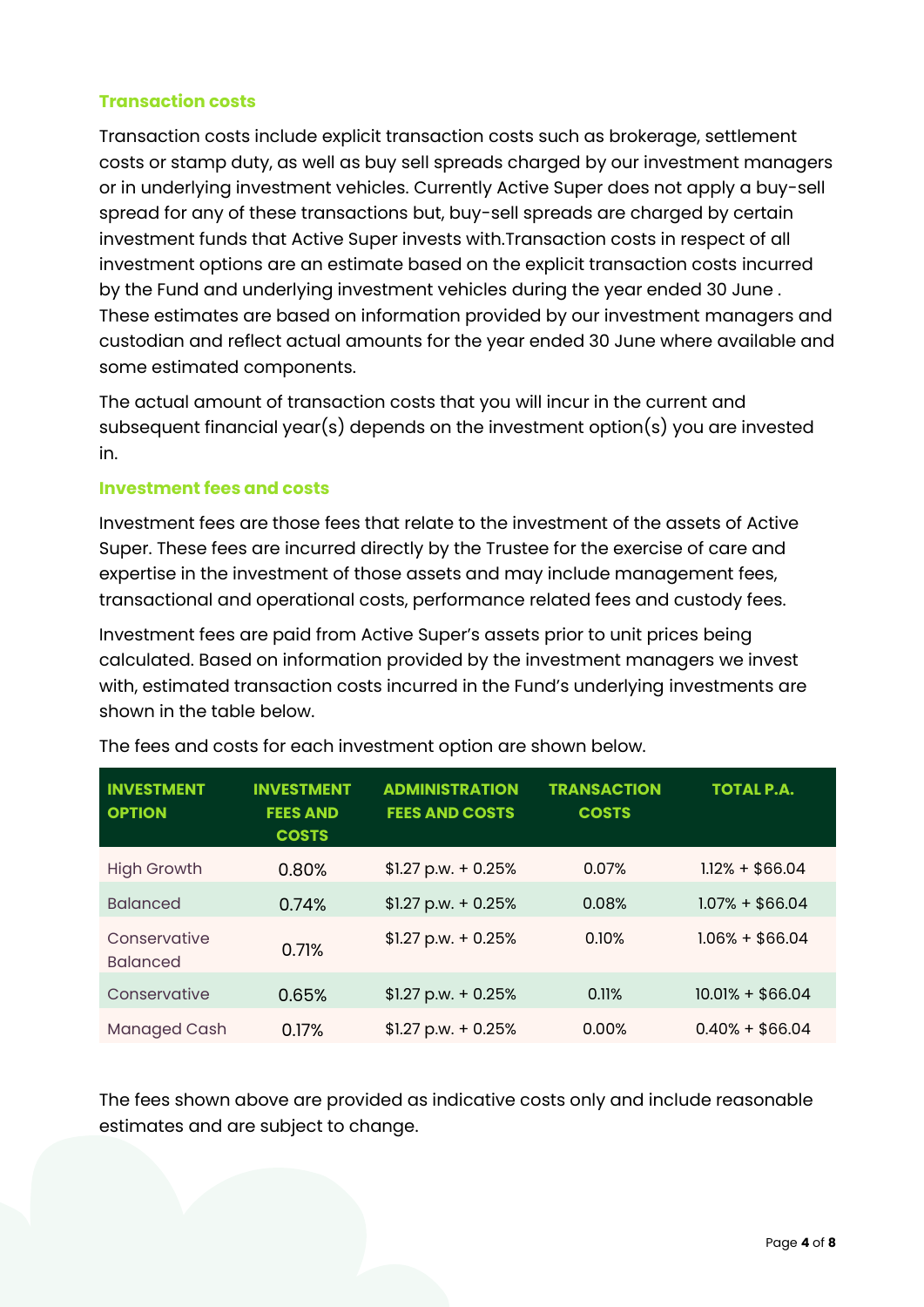# **Performance fees**

The Trustee has entered into performance fee agreements with certain investment managers, which are closely monitored.

Performance fees are payable when investment returns exceed an investment manager's benchmark and form part of the investment fee. Generally, these fees are calculated as a percentage of the investment returns that exceed an agreed level of return. If the investment returns are below each manager's benchmark, no performance fee is payable until the underperformance has been made up.

Performance fees are included as part of the investment fees and costs, depending on the type of underlying investment. The table below includes performance fees for each option averaged over the five financial years to 30 June 2022.

| <b>INVESTMENT OPTION</b>     | <b>PERFORMANCE FEES (%)</b> |
|------------------------------|-----------------------------|
| <b>High Growth</b>           | 0.24%                       |
| <b>Balanced</b>              | 0.21%                       |
| <b>Conservative Balanced</b> | 0.21%                       |
| Conservative                 | 0.17%                       |
| <b>Managed Cash</b>          | 0.06%                       |

Table 1: Estimated Performance fees per investment option as at 30 June 2022.

## **Buy-sell spread**

A buy-sell spread is the costs associated with investing in, switching between or withdrawing from the investment options.

All costs associated with any of these transactions (including brokerage and commission) are taken into account at the time of valuation for the investment option. Currently Active Super does not apply a buy-sell spread for any of these transactions; however, buy-sell spreads are charged by certain investment funds that the Fund invests with.

## **Payments to authorised representatives**

Authorised representatives of Active Super receive remuneration by means of salary only. No commission is paid by Active Super or members. You will only be charged an advice fee if you agree to receive personal financial advice from one of our financial planners, and the fees will be discussed and agreed with you before providing you with the advice.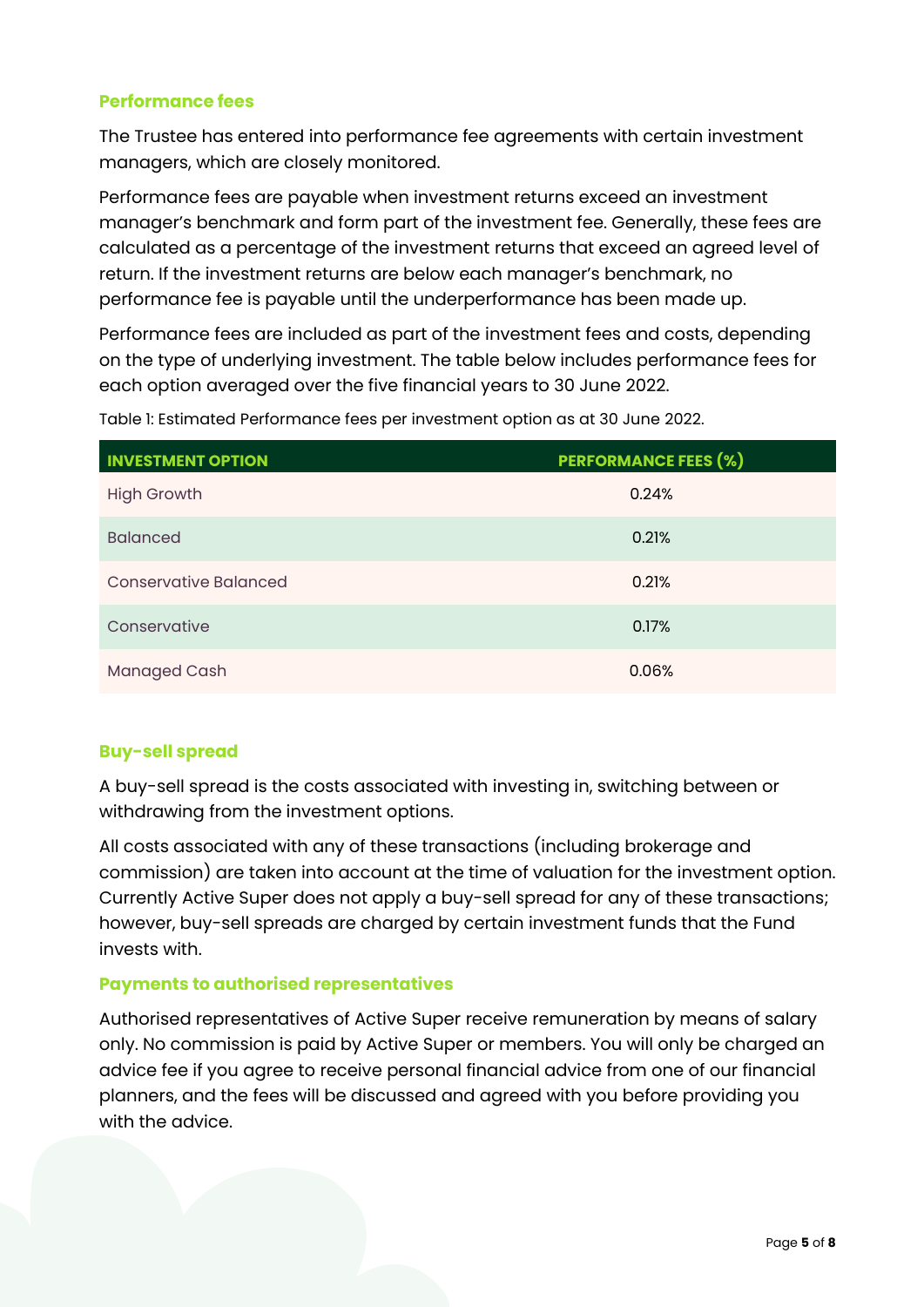#### **Taxation rebate**

Active Super receives a taxation deduction on fees and costs which is passed back to members in the form of reduced contributions tax. For more information on taxation, please read the *Taxation* fact sheet.

#### **Charges paid to investment managers**

Investment management fees and other charges may be paid by the Trustee out of the Fund's assets.

All investment management fees and charges are deducted from the gross investment returns prior to the net investment return for each strategy being declared.

#### **Changes to fees and costs**

Active Super operates on a profit-to-members basis. The Trustee can change the amount of fees which apply without your consent, but we will provide you with at least 30 days' notice as required by law if there is a material increase in the fees we charge you.

# FOLLOWING ARE THE VARIOUS ACTIVITY FEES THAT MAY BE CHARGED TO YOUR ACCOUNT

## **Switching fee**

Active Super does not charge any switching fees.

## **FINANCIAL PLANNING FEE (ADVICE FEE)**

If you consult a financial planner, Active Super will charge a direct fee for some financial planning services. It is important to note that not all financial advice will incur a fee and in many cases there may be no charge. Whether or not a fee applies will depend upon the scope of the financial advice you require. Your financial planner will discuss any fee payable when meeting with you and, if a fee is applicable, will advise you of the fee should you decide to proceed with obtaining the advice.

#### DEFINED FEES

This section defines the different fees and costs that can be charged to superannuation accounts. The fee definitions are prescribed by law and can also be found on our website at *activesuper.com.au/sisfees*. Not all charges apply to your Active Super account.

## **Activity fees**

#### A fee is an **activity fee** if:

- a) The fee relates to costs incurred by the trustee of the superannuation entity that are directly related to an activity of the trustee or trustees:
	- (i) That is engaged in at the request, or with the consent, of a member; or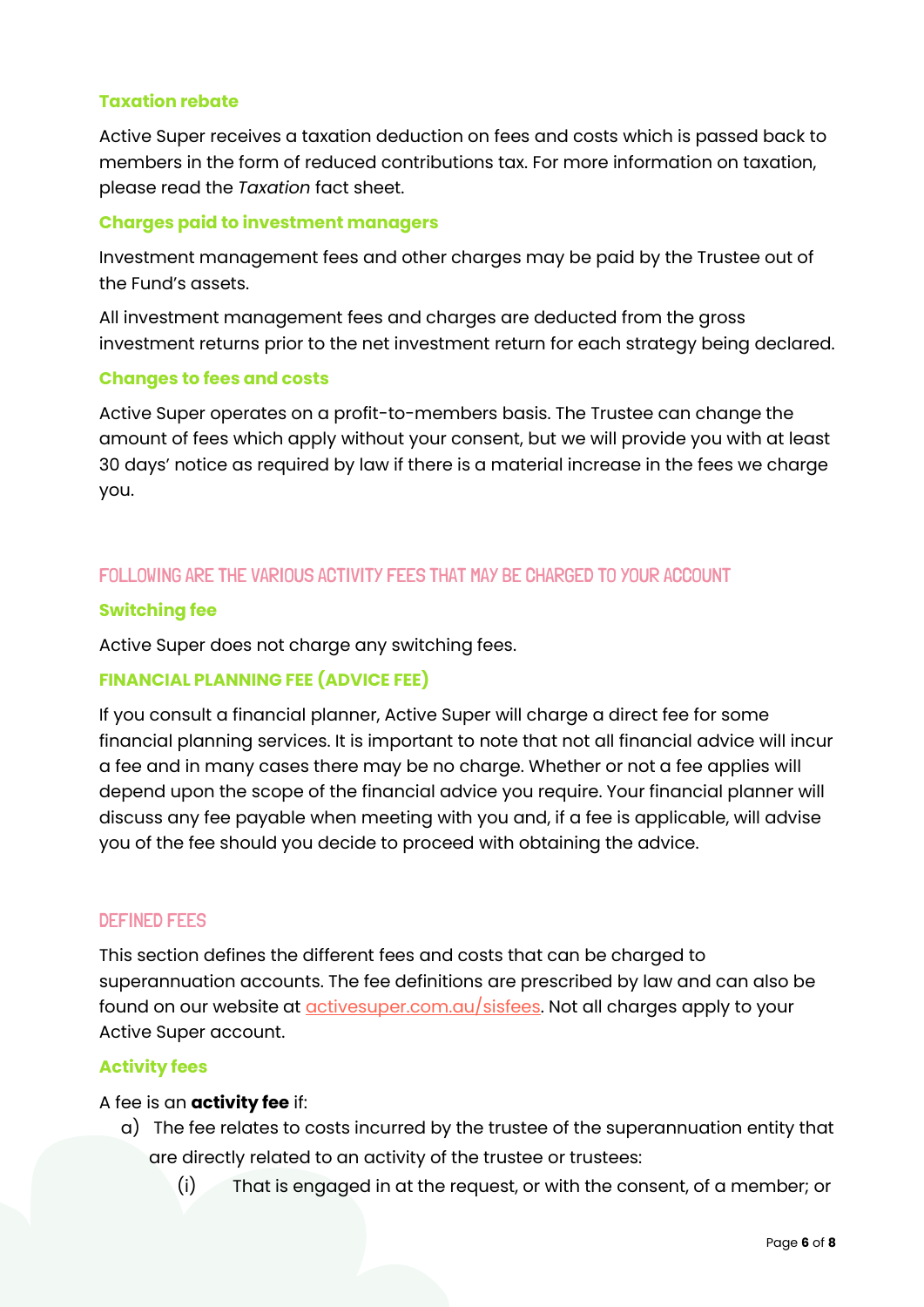- (ii) That relates to a member and is required by law; and
- b) Those costs are not otherwise charged as administration fees and costs, investment fees and costs, transaction costs, a buy-sell spread, a switching fee, an advice fee or an insurance fee.

# **Administration fees and costs**

**Administration fees and costs** are fees and costs that relate to the administration or operation of the superannuation entity and include costs incurred by the trustee of the entity that:

- a) relate to that administration or operation of the entity; and
- b) are not otherwise charged as an investment fee and cost, a buy-sell spread, a switching fee, an activity fee, an advice fee or an insurance fee.

## **Advice fees**

## A fee is an *advice fee* if:

- a) The fee relates directly to costs incurred by the trustee of the superannuation entity because of the provision of financial product advice to a member by:
	- i) A trustee of the entity; or
	- ii) Another person acting as an employee of, or under an arrangement with, the trustee of the entity; and
- b) those costs are not otherwise charged as administration fees and costs, investment fees and costs, transaction costs, a switching fee, an activity fee or an insurance fee.

#### **Buy-sell spreads**

A *buy-sell spread* is a fee to recover costs incurred by the trustee of the superannuation entity in relation to the sale and purchase of assets of the entity.

*Active Super does not apply a buy-sell spread to any transactions.*

#### **Exit fees**

An *exit fee* is a fee, other than a buy-sell spread, that relates to the disposal of all or part of members' interests in a superannuation entity.

*Active Super does not charge exit fees.*

#### **Investment fees and costs**

*Investment fees and costs* are fees and costs that relate to the investment of the assets of a superannuation entity to which the product relates to and includes:

- a) Fees in payment for the exercise of care and expertise in the investment of those assets (including performance fees); and
- b) Costs incurred by the trustee of the entity that:
	- i) relate to the investment of assets of the entity; and,